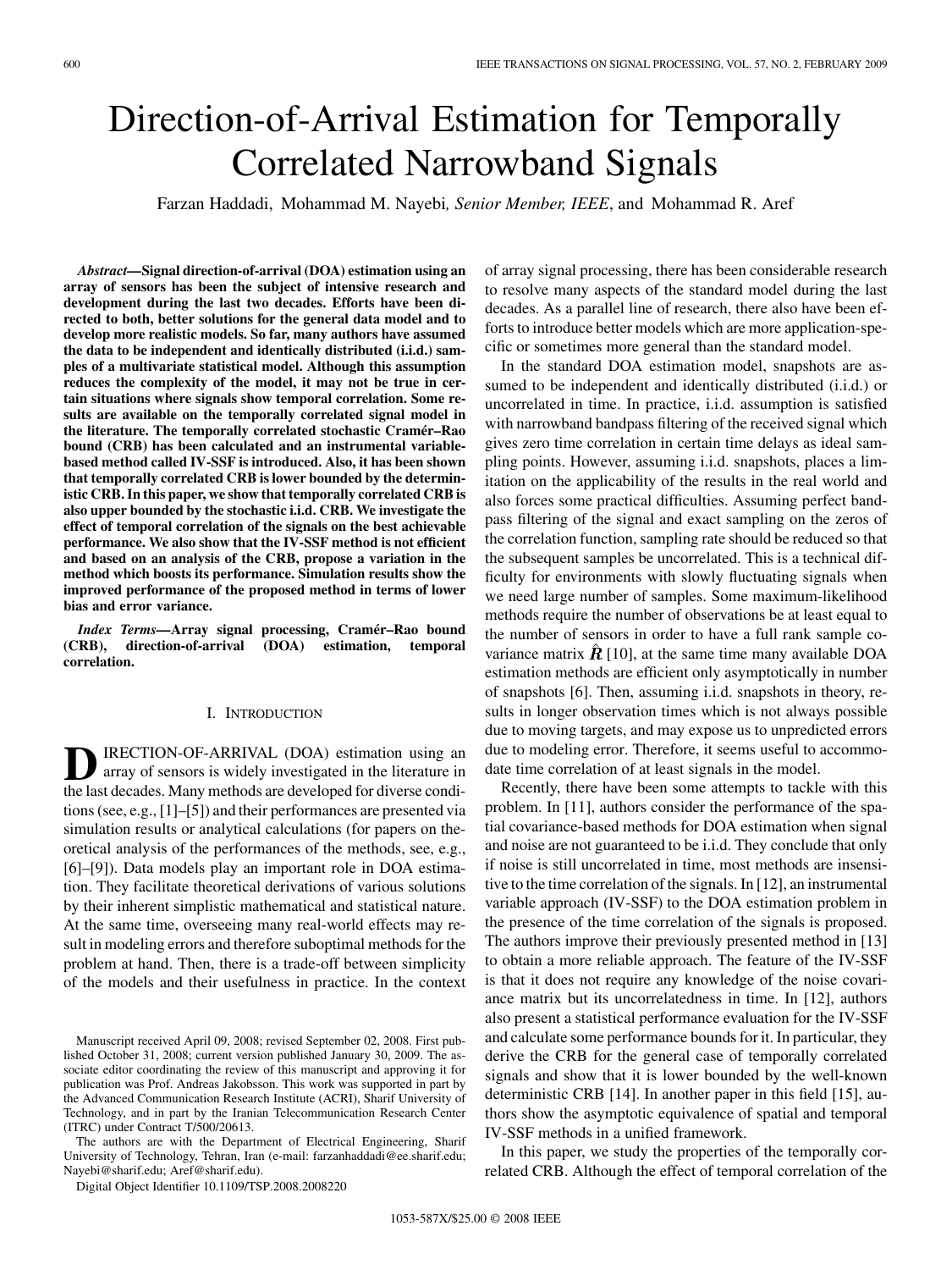signals on the conventional methods of DOA estimation is investigated in [11], an important remaining question is the role of temporal correlation of the signals in the best achievable performance. Is it helpful or harmful and how much in various conditions? We investigate this issue and show that it is helpful particularly in low SNRs. We also show that the temporally correlated  $CRB<sup>cor</sup>$  is decreasing with the number of samples, as we expect. Then we turn to the IV-SSF to show that it is not an efficient method of DOA estimation in the sense that it cannot achieve the  $CRB<sup>cor</sup>$ . Using an asymptotical analysis of the  $CRB<sup>cor</sup>$ , we propose an improved version of the IV-SSF which can outperform the existing version. At the end, simulation results confirm the superiority of the new version in terms of lower finite sample bias and estimation error variance.

The remaining of the paper is organized as follows: Section II presents the data model for the temporally correlated signals array processing. Section III is dedicated to the analysis of the CRB properties and a number of new results and comparisons. In Section IV the optimality of the IV-SSF in comparison with the  $CRB<sup>cor</sup>$  is investigated and an improvement is proposed. In Section V, simulation results are presented to show the better performance of the proposed method. Finally, Section VI concludes the paper.

*Notation:*

| ⊗                                     | Kronecker product.                                                                                  |
|---------------------------------------|-----------------------------------------------------------------------------------------------------|
| $\odot$                               | Hadamard-Schur product.                                                                             |
| $\ \cdot\ $                           | matrix Frobenious norm.                                                                             |
| $(\cdot)^*$                           | conjugate.                                                                                          |
| $(\cdot)^{\mathrm{T}}$                | transpose.                                                                                          |
| $(\cdot)^{H}$                         | conjugate transpose.                                                                                |
| $\text{Tr}(\cdot)$                    | trace.                                                                                              |
| $vec(\cdot)$                          | vectorizing operator.                                                                               |
| R                                     | real part.                                                                                          |
| $\delta_{ii}$                         | Kronecker delta.                                                                                    |
| $a(\theta_i)$                         | array steering vector.                                                                              |
| $\boldsymbol{A}$                      | $=[\boldsymbol{a}(\theta_1),\ldots,\boldsymbol{a}(\theta_m)];$ steering matrix.                     |
| D                                     | $=[\boldsymbol{d}_1,\ldots,\boldsymbol{d}_m];\boldsymbol{d}_i=d\boldsymbol{a}(\theta_i)/d\theta_i.$ |
| $I\!I$ $\bar{A}$                      | $I - A(A^{\rm H}A)^{-1}A^{\rm H}$ ; orthogonal projection on<br>to the null space of $\vec{A}$ .    |
| $A \geq B$                            | $A - B$ is positive semi-definite.                                                                  |
| $\mathcal{P}^{ij}$                    | ijth block of matrix $P$ ;                                                                          |
| $\mathcal{P}_{ii}$                    | <i>i</i> jth element of matrix $\mathcal{P}$ ;                                                      |
| $\mathrm{BTr}_m(\mathcal{P})$         | $=\sum_i \boldsymbol{\mathcal{P}}_{m\times m}^{ii}$ ; block trace;                                  |
| $\text{Block}_{ij}[\mathcal{P}^{ij}]$ | a block matrix with blocks $\mathcal{P}^{ij}$ .                                                     |

## II. DATA MODEL

Let an array of  $L$  sensors receive  $n$  samples of the ambient signal and noise. Signal is composed of plane waves from  $m$  distant point sources with directions  $\boldsymbol{\theta} = [\theta_1, \dots, \theta_m]$ . Spatial correlation between different sources and temporal correlation of the signals are permitted. Noise is assumed to be temporally white. Then, received data can be modeled as

$$
\mathbf{x}(t) = \mathbf{A}(\boldsymbol{\theta})\mathbf{s}(t) + \mathbf{\nu}(t) \tag{1}
$$

where  $\mathbf{s}(t)_{m \times 1}$  is the sources signals and  $\mathbf{\nu}(t)_{L \times 1}$  is the sensors noise vector. Data samples are gathered in matrix form as  $X_{L\times n} = [x(t_1),...,x(t_n)],$  and the same is done for the signal sequences  $S_{m \times n} = [\mathbf{s}(t_1), \dots, \mathbf{s}(t_n)]$  and noise  $\mathbf{V}_{L\times n} = [\mathbf{\nu}(t_1), \dots, \mathbf{\nu}(t_n)]$ . Using this notation, the model in (1) can be written as

$$
X = A(\theta)S + V. \tag{2}
$$

Now, we consider the statistical properties of the model. Regarding the statistics of the signal, three models can be assumed: deterministic, i.i.d., and temporally correlated signal models.

*1) Deterministic Signal Model:* Deterministic signal model assumes a constant signal sequence in every realizations of the process. Then the statistical model of received data will be Gaussian with mean of the signal part and covariance matrix due only to noise

$$
\boldsymbol{x}^{\text{det}}(t) \sim \mathcal{N}(\boldsymbol{A}(\boldsymbol{\theta})\boldsymbol{s}(t), \boldsymbol{C})
$$
(3)

$$
\mathbf{C} = \mathbf{E}[\mathbf{\nu}(t)\mathbf{\nu}^{\mathrm{H}}(t)]. \tag{4}
$$

*2) i.i.d. Signal Model:* In the i.i.d. signal model, signal is a random process with the same distribution in every snapshots and no correlation exists between snapshots. Then, data model for the i.i.d. case is

$$
\boldsymbol{x}^{\text{iid}}(t) \sim \mathcal{N}(\boldsymbol{0}, \boldsymbol{R})\tag{5}
$$

where

$$
R = APA^H + C \tag{6}
$$

and

$$
\boldsymbol{P} = \mathrm{E}[\boldsymbol{s}(t)\boldsymbol{s}^{\mathrm{H}}(t)].\tag{7}
$$

*3) Correlated Signal Model:* In the correlated signal model, noise samples are still assumed to be spatially correlated, distributed as a zero-mean Gaussian random vector  $\nu(t) \sim \mathcal{N}(0, C)$ , and temporally uncorrelated with  $E[\nu(t_i)\nu^{\text{H}}(t_j)]=\mathbf{0}, i \neq j$ . Then, a space-time distribution for noise can be defined as

$$
\text{vec}(\boldsymbol{V}) \sim \mathcal{N}(\boldsymbol{0}, \mathcal{C})
$$
 (8)

$$
\mathcal{C} = I_n \otimes C. \tag{9}
$$

Similarly, a space-time covariance can be defined for signals. Let  $\mathcal{P}^{ij} \triangleq \text{E}\left[\mathbf{s}(t_i)\mathbf{s}^{\text{H}}(t_j)\right]$ , then

$$
\text{vec}(\mathbf{S}^{\text{cor}}) \sim \mathcal{N}(\mathbf{0}, \mathcal{P})
$$
 (10)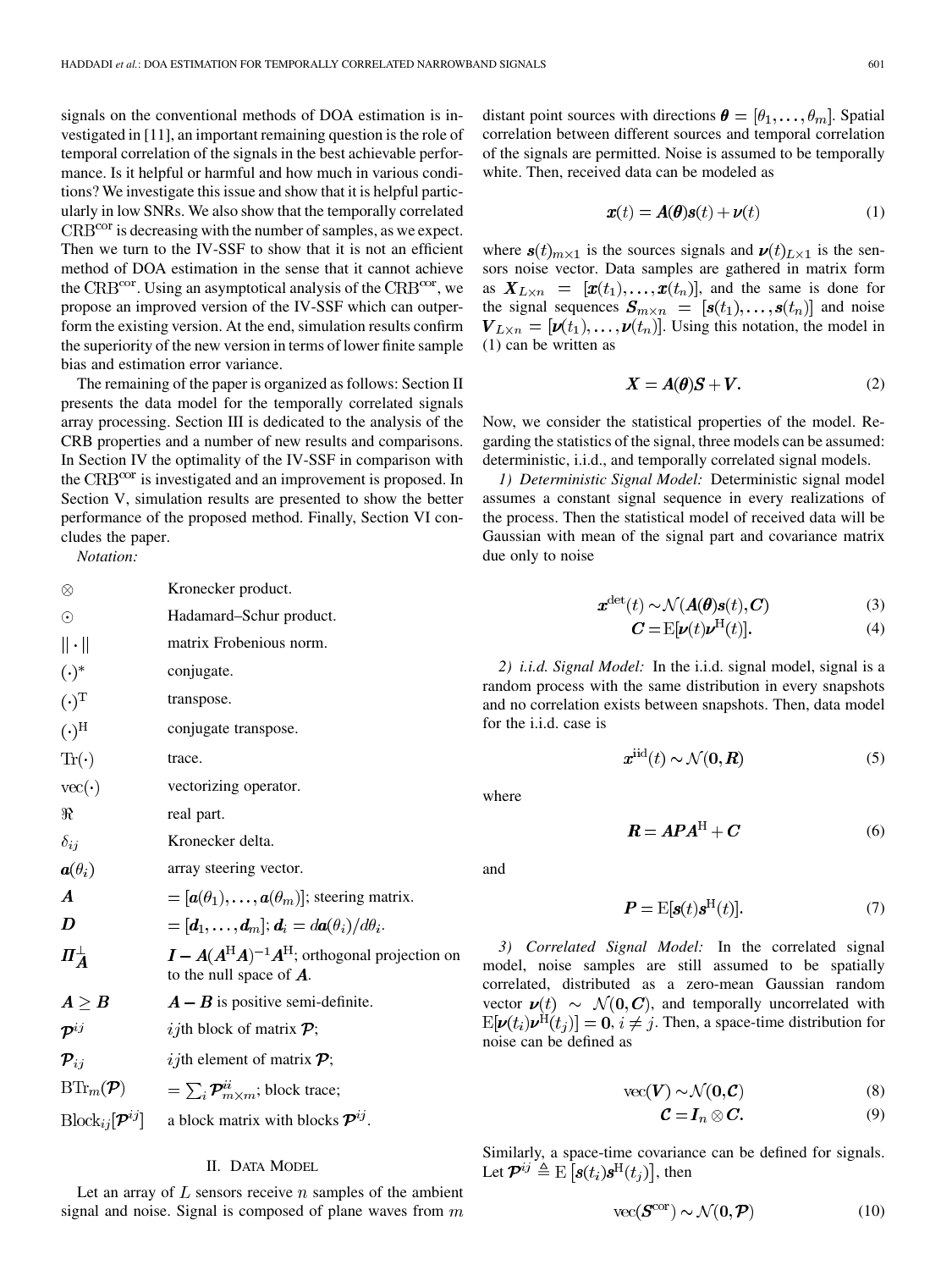where  $\mathcal{P}_{nm \times nm} = \text{Block}_{ij} \left[ \mathcal{P}_{m \times m}^{ij} \right]$ . Now, the space-time distribution of the data under correlated signal model can be easily shown to be

$$
\text{vec}(X^{\text{cor}}) \sim \mathcal{N}(\mathbf{0}, \mathcal{R})
$$
 (11)

where

$$
\mathcal{R} = \mathcal{A} \mathcal{P} \mathcal{A}^{\mathrm{H}} + \mathcal{C} \tag{12}
$$

and

$$
\mathcal{A} = I_n \otimes A(\theta). \tag{13}
$$

Note that (12) has a structure similar to the i.i.d. case (6). It is also assumed that  $m < L$  and that the array manifold has the property that every set of distinct steering vectors  $\{\boldsymbol{a}(\theta_1), \dots, \boldsymbol{a}(\theta_L)\}\)$  forms a linearly independent set. Also,  $a(\theta)$  is assumed to be a smooth function as it is in real applications which means that  $d(\theta)$  exists. These assumptions pave the way for the estimation problem at hand to be identifiable.

#### III. ANALYSIS OF THE CRB

In this section, we present new results and analyzes on the temporally correlated CRB to give more insight on the estimation problem. We are specially interested in the role of temporal correlation of the signals in the direction estimation problem in comparison with the uncorrelated signal case or i.i.d. signals.

CRB is a lower bound on the performance of any unbiased estimation method in terms of error variance. Consider a random vector distributed as  $y(t) \sim f(\psi)$ , where  $\psi$  is the vector of possibly unknown parameters of the distribution. Given samples of  $y(t)$ , an unbiased estimator  $\hat{\psi}$  satisfies  $E[\hat{\psi}] = \psi$  and its error variance is lower bounded by the CRB as

$$
\mathbf{E}[(\hat{\boldsymbol{\psi}} - \boldsymbol{\psi})(\hat{\boldsymbol{\psi}} - \boldsymbol{\psi})^{\mathrm{H}}] \ge \mathbf{CRB}_{\boldsymbol{\psi}, \boldsymbol{\psi}}.
$$
 (14)

CRB is an inherent property of the statistical model of the data and can be calculated directly from  $f(\psi)$ . The importance of the CRB also comes from the fact that there exist estimators that at least asymptotically attain the CRB such as the maximum-likelihood estimator. In the following, CRB for three discussed signal models are repeated for the sake of reference. In the deterministic signal model of (3) and (4) we have [14]

$$
\operatorname{CRB}_{\theta,\theta}^{\det} = \frac{1}{2n} \left[ \Re(\boldsymbol{D}^{\mathrm{H}} \boldsymbol{C}^{-(1/2)} \boldsymbol{\Pi}_{0}^{\perp} \boldsymbol{C}^{-(1/2)} \boldsymbol{D}) \odot \boldsymbol{P}^{\mathrm{T}} \right]^{-1} \tag{15}
$$

where

$$
\Pi_0^{\perp} = \Pi_{\mathbf{C}^{-(1/2)}\mathbf{A}}^{\perp}.
$$
 (16)

In the i.i.d. model of (5) and (6) the CRB<sup>iid</sup> is [14], [16]

$$
\text{CRB}_{\theta,\theta}^{\text{iid}} = \frac{1}{2n} \left[ \Re(D^{\text{H}}C^{-(1/2)}\Pi_0^{\perp}C^{-(1/2)}D) \right]
$$

$$
\odot(PA^{\text{H}}R^{-1}AP)^{\text{T}} \right]^{-1} \tag{17}
$$

and in the temporally correlated signal model of (11), (12), and (13) the CRB<sup>cor</sup> is [12, eq. 112]

$$
\text{CRB}_{\theta,\theta}^{\text{cor}} = \frac{1}{2} \left[ \Re(\boldsymbol{D}^{\text{H}} \boldsymbol{C}^{-(1/2)} \boldsymbol{\Pi}_{0}^{\perp} \boldsymbol{C}^{-(1/2)} \boldsymbol{D}) - \Im \text{Tr}_{m} (\boldsymbol{P} \boldsymbol{G}^{\text{H}} \boldsymbol{\mathcal{R}}^{\prime -1} \boldsymbol{G} \boldsymbol{P})^{\text{T}} \right]^{-1} \quad (18)
$$

 $2.1 - 1 = 1$ 

where

$$
\mathcal{G} = \mathcal{C}^{-(1/2)} \mathcal{A} \tag{19}
$$

$$
\mathcal{R}' = \mathcal{G}\mathcal{P}\mathcal{G}^H + \mathcal{I} = \mathcal{C}^{-(1/2)}\mathcal{R}\mathcal{C}^{-(1/2)}\tag{20}
$$

where  $\mathcal{I} = I_n \otimes I_L$ . It is noteworthy that the expression of the  $CRB<sup>cor</sup>$  in [12] is slightly different from (18) in that it contains a factor of  $1/n$  in the right-hand-side. This is a direct consequence of the difference in the definition of the CRB between (14) and what is in [12]. As a confirmation for the form of  $CRB<sup>cor</sup>$  in (18), consider the case of i.i.d. signals where the space-time matrices turn out to be block-diagonal. then a factor of  $1/n$  appears in the right-hand-side to reduce the  $CRB<sup>cor</sup>$  in (18) to the  $CRB<sup>iid</sup>$  in (17).

To proceed further, we first give a simplified form of the  $CRB<sup>cor</sup>$  in (18). Note that

$$
\mathcal{G}^{\mathrm{H}} \mathcal{R}'^{-1} \mathcal{G} = \mathcal{A}^{\mathrm{H}} \mathcal{R}^{-1} \mathcal{A}
$$
 (21)

then the  $CRB<sup>cor</sup>$  can be written as

$$
\text{CRB}_{\theta,\theta}^{\text{cor}} = \frac{1}{2} \left[ \Re(\mathbf{D}^{\text{H}} \mathbf{C}^{-(1/2)} \mathbf{I} \mathbf{I}_{0}^{\perp} \mathbf{C}^{-(1/2)} \mathbf{D}) - \text{OBT}_{\text{Im}}(\mathbf{P} \mathbf{A}^{\text{H}} \mathbf{R}^{-1} \mathbf{A} \mathbf{P})^{\text{T}} \right]^{-1}.
$$
 (22)

Now, we are ready to state our first result on the comparison of the CRB in the signal models introduced.

*Theorem 1:* For the deterministic signal model in (3) and (4), i.i.d. signal model in (5) and (6), and the temporally correlated signal model in  $(11)$  and  $(12)$ ,  $CRB<sup>cor</sup>$  is upper bounded by  $CRB<sup>iid</sup>$  and lower bounded by  $CRB<sup>det</sup>$ 

$$
CRBdet \leq CRBcor \leq CRBind.
$$
 (23)

*Proof:* The left side inequality is proved in [12], therefore we give a proof for the right side inequality. We make use of a form of the Woodburry identity [17], [18] which states that

$$
(A + BCD)^{-1}
$$
  
=  $A^{-1} - A^{-1}B(I + CDA^{-1}B)^{-1}CDA^{-1}$  (24)

which is essentially another form of the matrix inversion lemma. Now we expand the space-time matrix in the block trace of (22) substituting from (12) and making use of (24) to have see equation (25) shown at the bottom of the next page. We factor the common terms of (25) from right side to get

$$
[\mathcal{I} - \mathcal{P}\mathcal{A}^{H}\mathcal{C}^{-1}\mathcal{A}(\mathcal{I} + \mathcal{P}\mathcal{A}^{H}\mathcal{C}^{-1}\mathcal{A})^{-1}]\mathcal{P}\mathcal{A}^{H}\mathcal{C}^{-1}\mathcal{A}\mathcal{P}.
$$
 (26)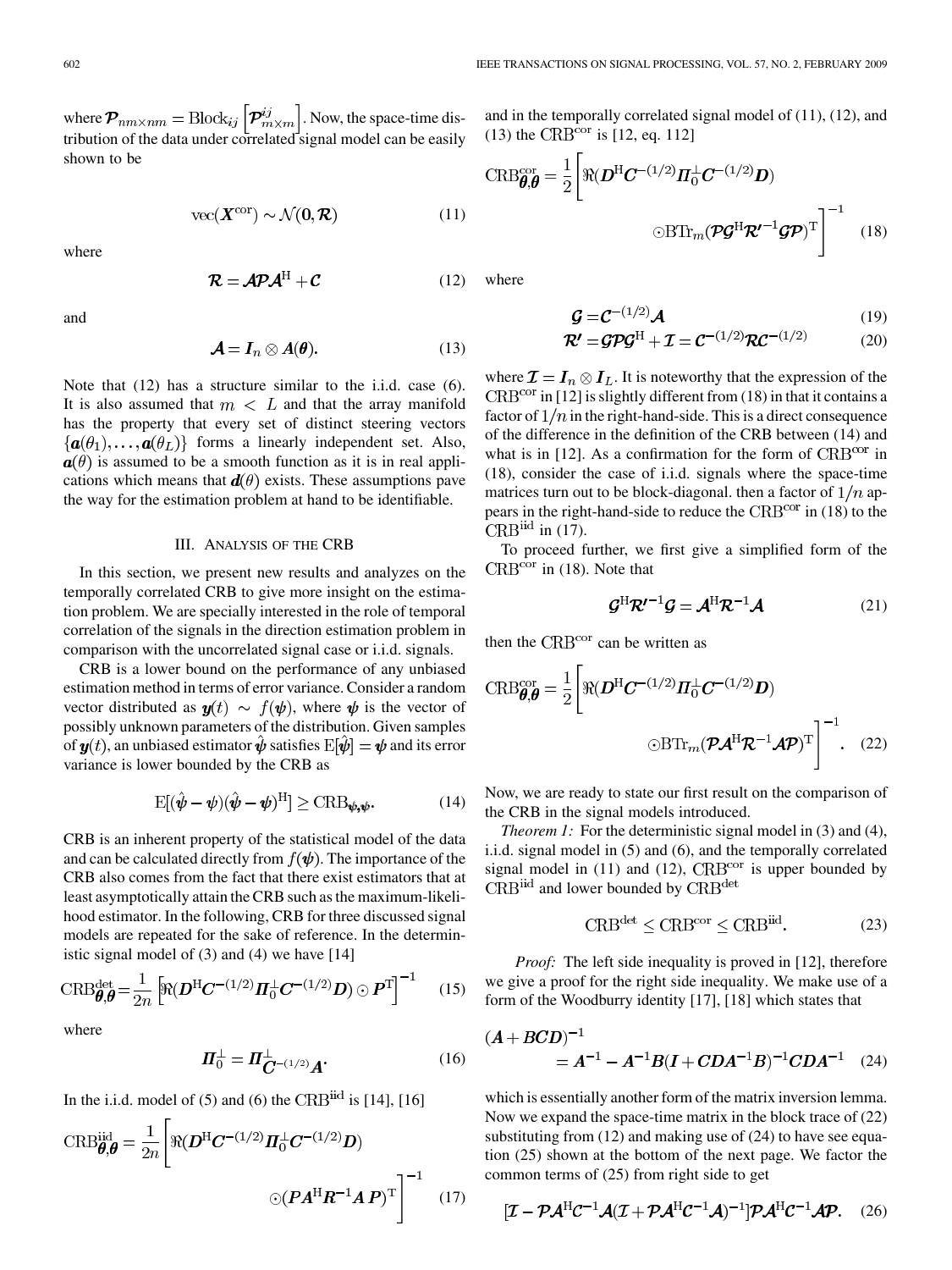Add and subtract an  $\mathcal I$  to the  $\mathcal{P} \mathcal{A}^H \mathcal{C}^{-1} \mathcal{A}$  in the bracket in (26) to get

$$
(\mathcal{I} + \mathcal{P}\mathcal{A}^{H}\mathcal{C}^{-1}\mathcal{A})^{-1}\mathcal{P}\mathcal{A}^{H}\mathcal{C}^{-1}\mathcal{A}\mathcal{P}.
$$
 (27)

Do the same for the term outside the bracket in (27) in the following form:

$$
(\mathcal{I} + \mathcal{P}\mathcal{A}^{H}\mathcal{C}^{-1}\mathcal{A})^{-1}(\mathcal{I} + \mathcal{P}\mathcal{A}^{H}\mathcal{C}^{-1}\mathcal{A} - \mathcal{I})\mathcal{P}.
$$
 (28)

As a useful result, we arrive to the following equality simplifying (28)

$$
\mathcal{P}\mathcal{A}^{\mathrm{H}}\mathcal{R}^{-1}\mathcal{A}\mathcal{P} = \mathcal{P} - (\mathcal{P}^{-1} + \mathcal{A}^{\mathrm{H}}\mathcal{C}^{-1}\mathcal{A})^{-1}.
$$
 (29)

Note that the matrix in parenthesis is positive semi-definite, then we will have

$$
\mathcal{P}\mathcal{A}^{\mathrm{H}}\mathcal{R}^{-1}\mathcal{A}\mathcal{P}\leq\mathcal{P}\tag{30}
$$

which is another proof for the left side inequality in (23) (see [12]). Now, we proceed to prove the right side inequality in (23). define

$$
\boldsymbol{\mathcal{P}}_d \triangleq \text{Block}_{ij}[\boldsymbol{\mathcal{P}}^{ij}\delta_{ij}] \tag{31}
$$

which is the block-diagonalized version of the signal space-time covariance matrix. Note that block-diagonal space-time covariance matrix for signals  $P_d$ , represents the temporally uncorrelated signal model (more general than i.i.d. signal model), while  $P$  represents the temporally correlated signal model. Now, assume a matrix  $\mathcal F$  and its block-diagonalized version  $\mathcal F_d$ . It is well known that

$$
(\mathcal{F}^{-1})^{ii} \geq (\mathcal{F}^{ii})^{-1} = (\mathcal{F}_d^{ii})^{-1} = (\mathcal{F}_d^{-1})^{ii}.
$$
 (32)

Using the inequality in (32), besides the fact that  $A^{H}C^{-1}A$  is block-diagonal, we will have

$$
\mathcal{A}^{\mathrm{H}}\mathcal{C}^{-1}\mathcal{A} - (\mathcal{P} + (\mathcal{A}^{\mathrm{H}}\mathcal{C}^{-1}\mathcal{A})^{-1})^{-1} \leq \mathcal{A}^{\mathrm{H}}\mathcal{C}^{-1}\mathcal{A} - (\mathcal{P}_d + (\mathcal{A}^{\mathrm{H}}\mathcal{C}^{-1}\mathcal{A})^{-1})^{-1}. \quad (33)
$$

Now, we multiply  $\mathcal{B} \triangleq (\mathcal{A}^H \mathcal{C}^{-1} \mathcal{A})^{-1}$  from right and left of both sides of the inequality to get

$$
\mathcal{B} - \mathcal{B}(\mathcal{P} + \mathcal{B})^{-1}\mathcal{B} \leq \mathcal{B} - \mathcal{B}(\mathcal{P}_d + \mathcal{B})^{-1}\mathcal{B}.
$$
 (34)

The above expressions can be simplified using matrix inversion lemma to give

$$
(\boldsymbol{\mathcal{P}}^{-1} + \boldsymbol{\mathcal{A}}^{\mathrm{H}} \boldsymbol{\mathcal{C}}^{-1} \boldsymbol{\mathcal{A}})^{-1} \leq (\boldsymbol{\mathcal{P}}_d^{-1} + \boldsymbol{\mathcal{A}}^{\mathrm{H}} \boldsymbol{\mathcal{C}}^{-1} \boldsymbol{\mathcal{A}})^{-1}.
$$
 (35)

Applying the block trace operator and adding a common term results in

$$
\text{BTr}_{m}[\boldsymbol{\mathcal{P}} - (\boldsymbol{\mathcal{P}}^{-1} + \boldsymbol{\mathcal{A}}^{\text{H}} \boldsymbol{\mathcal{C}}^{-1} \boldsymbol{\mathcal{A}})^{-1}] \geq \text{BTr}_{m} \left[ \boldsymbol{\mathcal{P}}_{d} - (\boldsymbol{\mathcal{P}}_{d}^{-1} + \boldsymbol{\mathcal{A}}^{\text{H}} \boldsymbol{\mathcal{C}}^{-1} \boldsymbol{\mathcal{A}})^{-1} \right]. \quad (36)
$$

According to (29), the inequality in (36) implies that

$$
\text{BTr}_{m}[\mathcal{P}\mathcal{A}^{\text{H}}\mathcal{R}^{-1}\mathcal{A}\mathcal{P}] \geq \text{BTr}_{m}\left[\mathcal{P}_{d}\mathcal{A}^{\text{H}}\mathcal{R}_{d}^{-1}\mathcal{A}\mathcal{P}_{d}\right].
$$
 (37)

which in fact completes the proof of (23) showing that

$$
\operatorname{CRB}^{\operatorname{cor}}(\mathcal{P}) \leq \operatorname{CRB}^{\operatorname{cor}}(\mathcal{P}_d). \tag{38}
$$

П

(25)

The upper bound and lower bound on the CRB<sup>cor</sup> presented in (23) is very insightful to the estimation problem at hand. It implies that the existence of a temporal correlation in the signals improve the best attainable performance of estimation. The comparison made in theorem 1 is conditioned on the specific spatial covariance matrix of the sources in each sample i.e., with the same diagonal blocks of the space-time signal covariance matrix. It shows that adding a nondiagonal covariance block improves the performance since it simplifies the extraction of the signal part from received data. Most spatial covariance-based DOA estimation methods rely on the different spatial characteristics of the signal and noise (signals are point sources of radiation while noise is uniformly distributed in the space or at least is spread via large areas). This is not the case in the temporally correlated signal model where there is a particular difference between signal and noise in that one is temporally correlated and the other is temporally uncorrelated. This increased distance of the signal model and noise model improves the CRB and the performance of the methods using it. As a result, we can see that the  $CRB<sup>cor</sup>$  is lower than the  $CRB<sup>iid</sup>$  which implies better performance when noise and signal have different temporal characteristics. Another explanation for the inequalities presented in (23) comes from the degree of predictability of the signal. It is obvious that in the deterministic signal model we have a statistically constant signal which is fully predictable. Therefore, the performance is best in the deterministic signal model. In the correlated signal model, signals are stochastic in nature and vary in each realization, which makes the signals less predictable. Though, the existence of the temporal correlation of the signals offers a limited possibility for coarse signal prediction and extraction from noise which places the CRB<sup>cor</sup> lower than the completely uncorrelated case of CRB<sup>iid</sup>.

Although we have confined the CRB<sup>cor</sup> between CRB<sup>det</sup> and  $CRB<sup>iid</sup>$  in theorem 1, we are interested to more exactly specify the behavior of the  $CRB<sup>cor</sup>$  in different situations. This helps us to get more insight to the role of temporal correlation

$$
\mathcal{P}\mathcal{A}^{\mathrm{H}}\mathcal{R}^{-1}\mathcal{A}\mathcal{P}=\mathcal{P}\mathcal{A}^{\mathrm{H}}[\mathcal{C}^{-1}-\mathcal{C}^{-1}\mathcal{A}(\mathcal{I}+\mathcal{P}\mathcal{A}^{\mathrm{H}}\mathcal{C}^{-1}\mathcal{A})^{-1}\mathcal{P}\mathcal{A}^{\mathrm{H}}\mathcal{C}^{-1}]\mathcal{A}\mathcal{P}\\=\mathcal{P}\mathcal{A}^{\mathrm{H}}\mathcal{C}^{-1}\mathcal{A}\mathcal{P}-\mathcal{P}\mathcal{A}^{\mathrm{H}}\mathcal{C}^{-1}\mathcal{A}(\mathcal{I}+\mathcal{P}\mathcal{A}^{\mathrm{H}}\mathcal{C}^{-1}\mathcal{A})^{-1}\mathcal{P}\mathcal{A}^{\mathrm{H}}\mathcal{C}^{-1}\mathcal{A}\mathcal{P}.
$$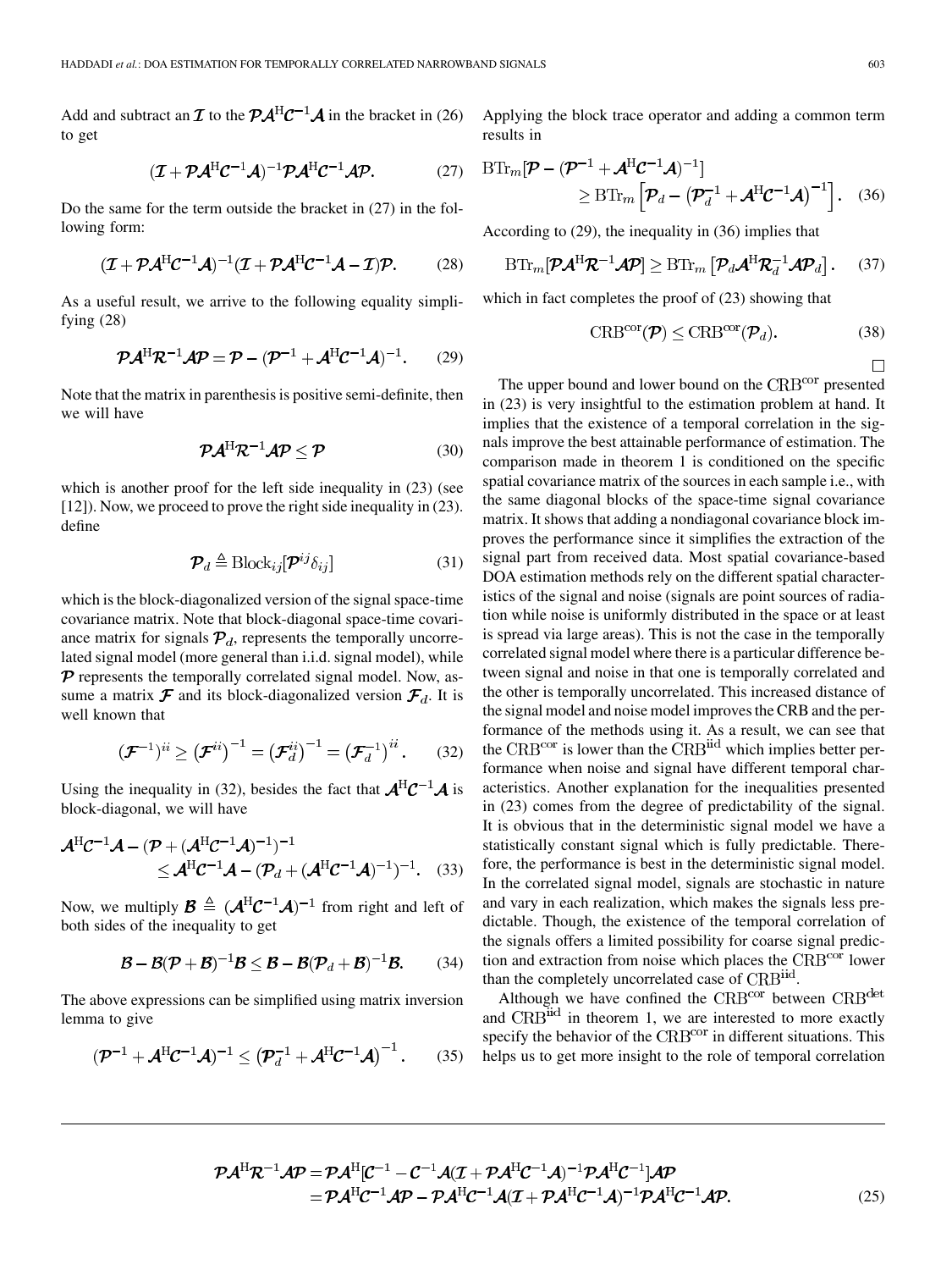of the signals in DOA estimation. Therefore, we consider approximations of the CRB<sup>cor</sup> in different situations in terms of signal-to-noise ratio (SNR) in the following theorem.

*Theorem 2:* In the high SNR condition, temporal correlation of the signals makes no improvement on the uncorrelated signal model while in the low SNR condition, the contribution of zero-lag and nonzero-lag covariances are the same, i.e., nonzero-lag covariances improve the CRB.

$$
\text{SNR} \gg 1: \text{CRB}^{\text{cor}} \simeq \text{CRB}^{\text{nd}} \tag{39}
$$

$$
\text{SNR} \ll 1: \text{CRB}^{\text{cor}} < \text{CRB}^{\text{iid}}.\tag{40}
$$

*Proof:* Consider the high SNR condition. We make use of the following easily checked approximation for any appropriately sized matrices B and  $\Delta$  if  $\|\Delta\| \leq \|B\|$ 

$$
(B + \Delta)^{-1} \simeq B^{-1} - B^{-1} \Delta B^{-1} + B^{-1} \Delta B^{-1} \Delta B^{-1} - \cdots
$$
\n(41)

Now we can expand the block trace in  $CRB<sup>cor</sup>$  as follows

$$
\text{BTr}_{m}[\mathcal{P}\mathcal{A}^{\text{H}}\mathcal{R}^{-1}\mathcal{A}\mathcal{P}] = \text{BTr}_{m}[\mathcal{P}\mathcal{A}^{\text{H}}(\mathcal{C} + \mathcal{A}\mathcal{P}\mathcal{A}^{\text{H}})^{-1}\mathcal{A}\mathcal{P}].
$$
\n(42)

We use matrix inversion lemma for the inverse in the block trace of (42) to get

$$
\text{BTr}_{m}[\mathcal{P}\mathcal{A}^{\text{H}}(\mathcal{C}^{-1}-\mathcal{C}^{-1}\mathcal{A}(\mathcal{P}^{-1}+\mathcal{A}^{\text{H}}\mathcal{C}^{-1}\mathcal{A})^{-1}\mathcal{A}^{\text{H}}\mathcal{C}^{-1})\mathcal{A}\mathcal{P}].
$$
\n(43)

Now we use the approximation in (41) up to the third term. Note that the high SNR assumption guarantees that  $||\mathcal{P}^{-1}||$  <  $\|\mathcal{A}^{H} \mathcal{C}^{-1} \mathcal{A}\|$ . After some calculations, we get

$$
\text{BTr}_{m}[\mathcal{P}\mathcal{A}^{H}\mathcal{R}^{-1}\mathcal{A}\mathcal{P}] \simeq \text{BTr}_{m}[\mathcal{P} - (\mathcal{A}^{H}\mathcal{C}^{-1}\mathcal{A})^{-1}] \qquad (44)
$$

in the high SNR region and to the second order of approximation. The approximation in (44) asserts that in high SNR condition, only block trace of the signal space-time covariance matrix contribute to the Cramér–Rao bound, hence we can conclude that in this case, the temporal correlation of the signals (represented by nondiagonal blocks of  $P$ ), do not improve the best achievable performance of the DOA estimation and (39) follows.

In the very low SNR region, we use the approximation  $\mathcal{R} \simeq$  $C$ . Then expanding the block trace in the CRB gives

$$
\text{BTr}_{m}[\mathcal{P}\mathcal{A}^{\text{H}}\mathcal{R}^{-1}\mathcal{A}\mathcal{P}] \simeq \sum_{i,r} (\mathcal{A}\mathcal{P}^{ri})^{\text{H}}\mathcal{C}^{-1}(\mathcal{A}\mathcal{P}^{ri}).\tag{45}
$$

We can see from (45) that every blocks of  $\mathcal P$  contribute the same to the  $CRB<sup>cor</sup>$  in the situation of very low SNR. Since each term in the summation of (45) is positive semi-definite, then each nondiagonal block of  $\overline{P}$  improves the CRB<sup>cor</sup> making the distance from CRB<sup>iid</sup> larger which implies (40). It is noteworthy that improvement of the CRB does not mean the performance improvement of the conventional DOA estimation methods, rather it clarifies the existence of methods that can achieve better performances through making use of the temporal characteristics of the signals and noise.  $\Box$ 

Now, after we considered the role of the temporal correlation of the signals in the best achievable performance of DOA esti-

mation, we turn to an assumed characteristic of the CRB. The CRB usually decreases with increased amount of data. This is obvious in the i.i.d. signal models where the CRB for  $n$  data samples is  $1/n$  of the CRB for one sample. Though, this is not very clear for the temporally correlated signal model where the dependence of the CRB<sup>cor</sup> on *n* is embedded in the size of the space-time matrices.

*Theorem 3:* CRB<sup>cor</sup> is decreasing with increasing  $n$ :

$$
CRBcor(n+1) < CRBcor(n).
$$
 (46)

*Proof:* Applying matrix inversion lemma, we can show that

$$
\mathcal{A}^{\mathrm{H}}\mathcal{R}^{-1}\mathcal{A} = (\mathcal{P} + (\mathcal{A}^{\mathrm{H}}\mathcal{C}^{-1}\mathcal{A})^{-1})^{-1}.
$$
 (47)

Assuming  $P_{n+1}$  as the block-diagonally augmented version of  $\mathcal{P}_n$  and using (47), we will have

$$
\operatorname{CRB}^{\operatorname{cor}}\left(\begin{bmatrix} \boldsymbol{\mathcal{P}}_n & \\ & \boldsymbol{P}_{n+1} \end{bmatrix}\right) \leq \operatorname{CRB}^{\operatorname{cor}}(\boldsymbol{\mathcal{P}}_n). \qquad (48)
$$

since

$$
B\text{Tr}_{m}\left[\mathcal{P}_{n+1}\mathcal{A}_{n+1}^{H}\mathcal{R}_{n+1}^{-1}\mathcal{A}_{n+1}\mathcal{P}_{n+1}\right]
$$
  
= 
$$
B\text{Tr}_{m}\left[\mathcal{P}_{n}\left(\mathcal{P}_{n}+\left(\mathcal{A}_{n}^{H}\mathcal{C}_{n}^{-1}\mathcal{A}_{n}\right)^{-1}\right)^{-1}\mathcal{P}_{n}\right]
$$
  
+ 
$$
P_{n+1}\left(\mathcal{P}_{n+1}+\left(A^{H}\mathcal{C}^{-1}\mathcal{A}\right)^{-1}\right)^{-1}\mathcal{P}_{n+1} \quad (49)
$$

and the second term is positive semi-definite. Following the same steps as in (33) to (38), we can also show the following inequality which completes the proof:

$$
\operatorname{CRB}^{\operatorname{cor}}\left(\begin{bmatrix} \mathcal{P}_n & \mathbf{Q}^{\operatorname{H}} \\ \mathbf{Q} & \mathbf{P}_{n+1} \end{bmatrix}\right) \leq \operatorname{CRB}^{\operatorname{cor}}\left(\begin{bmatrix} \mathcal{P}_n & \\ & \mathbf{P}_{n+1} \end{bmatrix}\right).
$$
\n(50)

Note that (50) is a generalization of the right-hand-side inequality in (23). П

In this section, we investigated the general properties of the DOA estimation problem in the presence of the temporally correlated signals. We performed this via Cramér–Rao bound analysis and characterization. In Section IV, we turn to the practical methods to accomplish DOA estimation under temporally correlated signal model.

### IV. SUBOPTIMALITY OF THE IV-SSF METHOD

We have considered the best achievable performance in the temporally correlated signal model. In particular, we found that it is possible to improve the performance of the conventional spatial covariance-based methods by devising new methods that can exploit the temporal correlation of the signals. However, the CRB<sup>cor</sup> has been calculated under the assumption of known noise spatial covariance matrix. When this is not true, we do not expect any method to reach the  $CRB<sup>cor</sup>$  in performance. In the situation of unknown noise spatial covariance matrix, the instrumental variable subspace fitting (IV-SSF) method for DOA estimation has been proposed in [12]. The method is based on the instrumental variable approach. It makes an instrumental variables vector  $\phi(t)$  for each data sample  $x(t)$  in such a way that the cross-covariance of  $\phi(t)$  and  $x(t)$  does not contain the unknown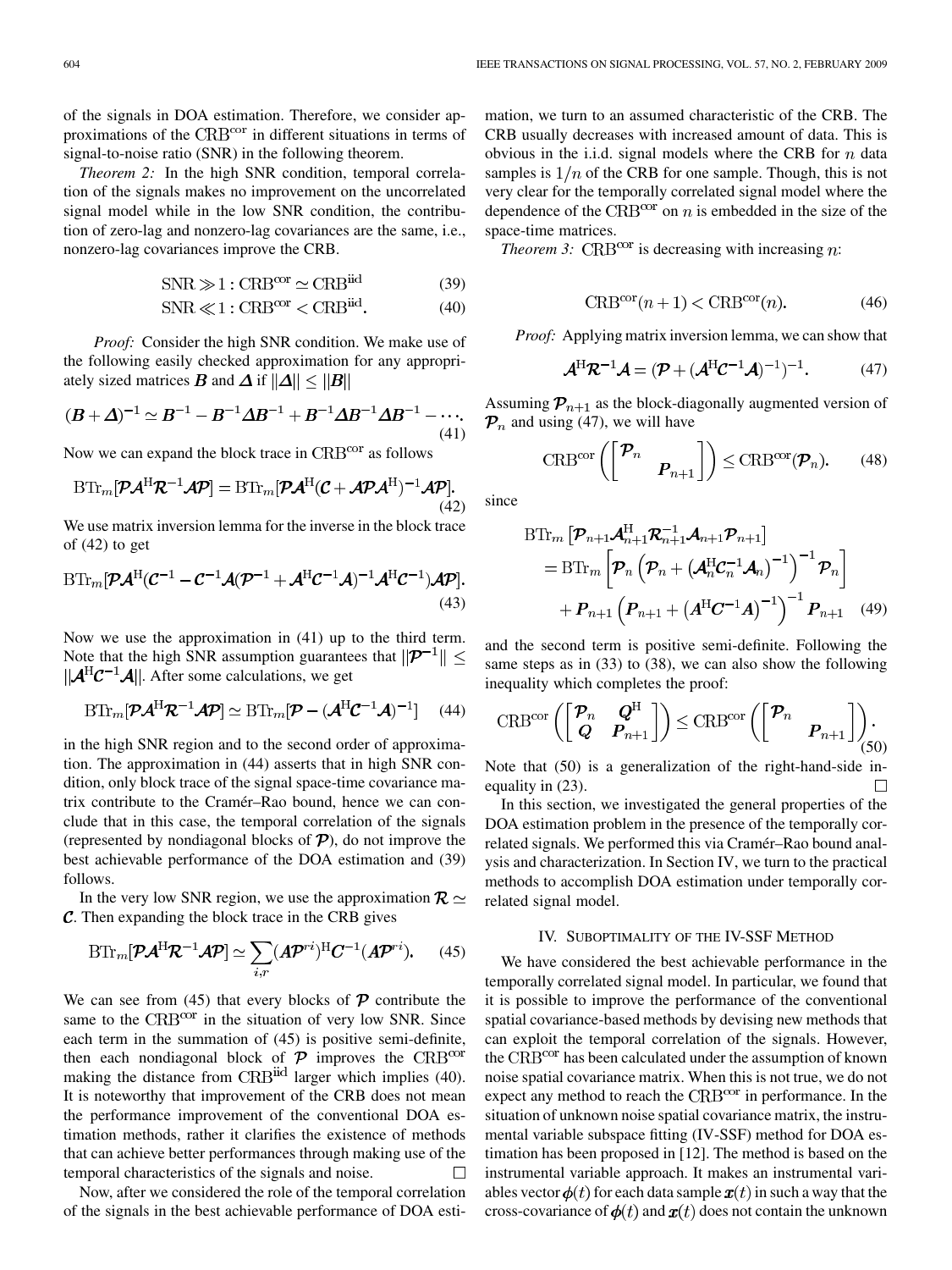noise covariance matrix. Then, a sample cross-covariance can be used to extract the signal subspace and parameters of interest. Note that the signal temporal correlation leave a room for the multiplication of noncontemporary data to contain information about the directions of arrival. The instrumental variables vector for each data sample  $x(t)$  is formed as

$$
\boldsymbol{\phi}(t) \triangleq \begin{bmatrix} \boldsymbol{x}(t-1) \\ \vdots \\ \boldsymbol{x}(t-M) \end{bmatrix} \tag{51}
$$

where  $M$  is a user defined integer determining the degree of complexity and hence the performance of the method. In general, larger  $M$  should result in better estimates, although simulation results show increased bias and decreased error variance when  $M$  becomes larger. Let the cross-covariance of the signals at time lag  $k$  be defined as

$$
\boldsymbol{P}_k \triangleq \mathrm{E}[\boldsymbol{s}(t-k)\boldsymbol{s}^{\mathrm{H}}(t)] \tag{52}
$$

and define for convenience

$$
\mathcal{J} = \begin{bmatrix} P_1 \\ \vdots \\ P_M \end{bmatrix} \tag{53}
$$

then the cross-covariance of the received data and the corresponding instrumental variable will be

$$
\Sigma \triangleq \mathrm{E}[\phi(t)x^{\mathrm{H}}(t)] = (I_M \otimes A)\mathcal{J}A^{\mathrm{H}} \tag{54}
$$

which is independent of the unknown noise spatial covariance matrix  $C$ . Also define the instrumental variable covariance matrix as

$$
\boldsymbol{\Phi} \triangleq \mathrm{E}[\boldsymbol{\phi}(t)\boldsymbol{\phi}^{\mathrm{H}}(t)]. \tag{55}
$$

The estimates of the DOAs in IV-SSF method are obtained in the following steps: choose  $M > 1$  and compute the sample estimates

$$
\hat{\Sigma} = \frac{1}{n - M} \sum_{t=M+1}^{n} \phi(t) \mathbf{x}^{\mathrm{H}}(t) \tag{56}
$$

$$
\hat{\boldsymbol{\Phi}} = \frac{1}{n - M} \sum_{t = M + 1}^{n} \boldsymbol{\phi}(t) \boldsymbol{\phi}^{\mathrm{H}}(t). \tag{57}
$$

Next, extract  $\hat{R}_0$  from  $\hat{\Phi}$ , as one of the  $m \times m$  diagonal blocks. The estimates of the parameters are the minimizer of the following criterion function:

$$
\hat{\boldsymbol{\theta}} = \arg\min_{\boldsymbol{\theta}} \operatorname{Tr} \left( \hat{\boldsymbol{\Pi}}_0^{\perp} \hat{\boldsymbol{R}}_0^{-\left(1/2\right)} \hat{\boldsymbol{V}}_s \hat{\boldsymbol{\phi}}_s^2 \hat{\boldsymbol{V}}_s^{\mathrm{H}} \hat{\boldsymbol{R}}_0^{-\left(1/2\right)} \right) \tag{58}
$$

where

$$
\hat{H}_0^{\perp} = I - \hat{R}_0^{-(1/2)} A \left( A^{\mathrm{H}} \hat{R}_0^{-1} A \right)^{-1} A^{\mathrm{H}} \hat{R}_0^{-(1/2)} \tag{59}
$$

and  $\hat{V}_s$  contains the dominant right singular vectors of the matrix  $\hat{\boldsymbol{\phi}}^{(-1/2)}\hat{\boldsymbol{\Sigma}}$ , while the associated singular values are gathered in matrix  $\hat{\boldsymbol{\phi}}_s$ .

Using the IV-SSF method, the asymptotic error covariance matrix has been shown to be [12]

$$
Cov^{IV-SSF} = \frac{1}{2n} \left[ \Re \left( D^{H} C^{-(1/2)} \Pi_{0}^{\perp} C^{-(1/2)} D \right) \right. \\
\left. \bigodot \left( \mathcal{J}^{H} \mathcal{A}_{M}^{H} \boldsymbol{\Phi}^{-1} \mathcal{A}_{M} \mathcal{J} \right)^{\mathrm{T}} \right]^{-1} \tag{60}
$$

in which  $\mathcal{A}_M = I_M \otimes A$ . The covariance in (60) is slightly different from the  $\mathrm{CRB}^\mathrm{cor}$  in (22). We aim to show that the IV-SSF method with above error covariance does not attain the CRB<sup>cor</sup> asymptotically and relying on this analysis, we propose a variation in the method to boost its performance. To this end, we use an asymptotic analysis presented in [12] with some modifications to be able to compare the CRB<sup>cor</sup> and the covariance in (60). Define an estimation problem in which we are interested to estimate the signal  $s(t)$  using the data  $z(t) = s(t) + w(t)$ , in which  $w(t)$  is a temporally white noise term with spatial covariance matrix  $(A^{H}C^{-1}A)^{-1}$ . Note that  $w(t)$  is temporally white since it is constructed from i.i.d. noise term  $\mathbf{v}(t)$  by a linear transform in the space domain. Assume that we are to estimate  $s(t)$  from M previous samples of  $z(t)$ 

$$
z_M(t) = [z^{\mathrm{T}}(t-1) \cdots z^{\mathrm{T}}(t-M)]^{\mathrm{T}}.
$$
 (61)

with the best linear transform which minimizes the error covariance matrix. The estimation error will be

$$
\mathbf{s}(t) - \mathcal{H}\mathbf{z}_M(t) = \mathbf{e}(t) \tag{62}
$$

where  $\mathcal H$  is the best linear transform in the least squares sense. Making use of the orthogonality principle, we can show that

$$
\hat{\boldsymbol{\mathcal{H}}} = \boldsymbol{\mathcal{J}}^{\mathrm{H}} \left( \boldsymbol{\mathcal{P}}_{M} + \left( \boldsymbol{\mathcal{A}}_{M}^{\mathrm{H}} \boldsymbol{\mathcal{C}}_{M}^{-1} \boldsymbol{\mathcal{A}}_{M} \right)^{-1} \right)^{-1} \tag{63}
$$

where  $\mathcal{P}_M$  is the space-time covariance matrix of the signals in  $M$  snapshots and  $\mathcal{C}_M = I_M \otimes C$ . The resulting minimized error covariance matrix will be

$$
\Sigma_e = P_0 - \mathcal{J}^{\mathrm{H}} \left( \mathcal{P}_M + \left( \mathcal{A}_M^{\mathrm{H}} \mathcal{C}_M^{-1} \mathcal{A}_M \right)^{-1} \right)^{-1} \mathcal{J} \qquad (64)
$$

which along with a readily shown result similar to (47) reduces the second part of the error covariance matrix of IV-SSF method in (60) to

$$
\mathcal{J}^{\mathrm{H}}\mathcal{A}_{M}^{\mathrm{H}}\varPhi^{-1}\mathcal{A}_{M}\mathcal{J}=\mathcal{J}^{\mathrm{H}}\left(\mathcal{P}_{M}+\left(\mathcal{A}_{M}^{\mathrm{H}}\mathcal{C}_{M}^{-1}\mathcal{A}_{M}\right)^{-1}\right)^{-1}\mathcal{J}=P_{0}-\Sigma_{e}.
$$
 (65)

The error covariance matrix in (65) has the implication that the minimum attainable error covariance in the IV-SSF method depends on the minimum error of prediction of the process  $\mathbf{s}(t)$  in the noise term  $w(t)$  using M previous samples of the data  $z(t)$ . Lowering the prediction error will cause the error covariance of IV-SSF in (60) to reduce. Now we use an asymptotic analysis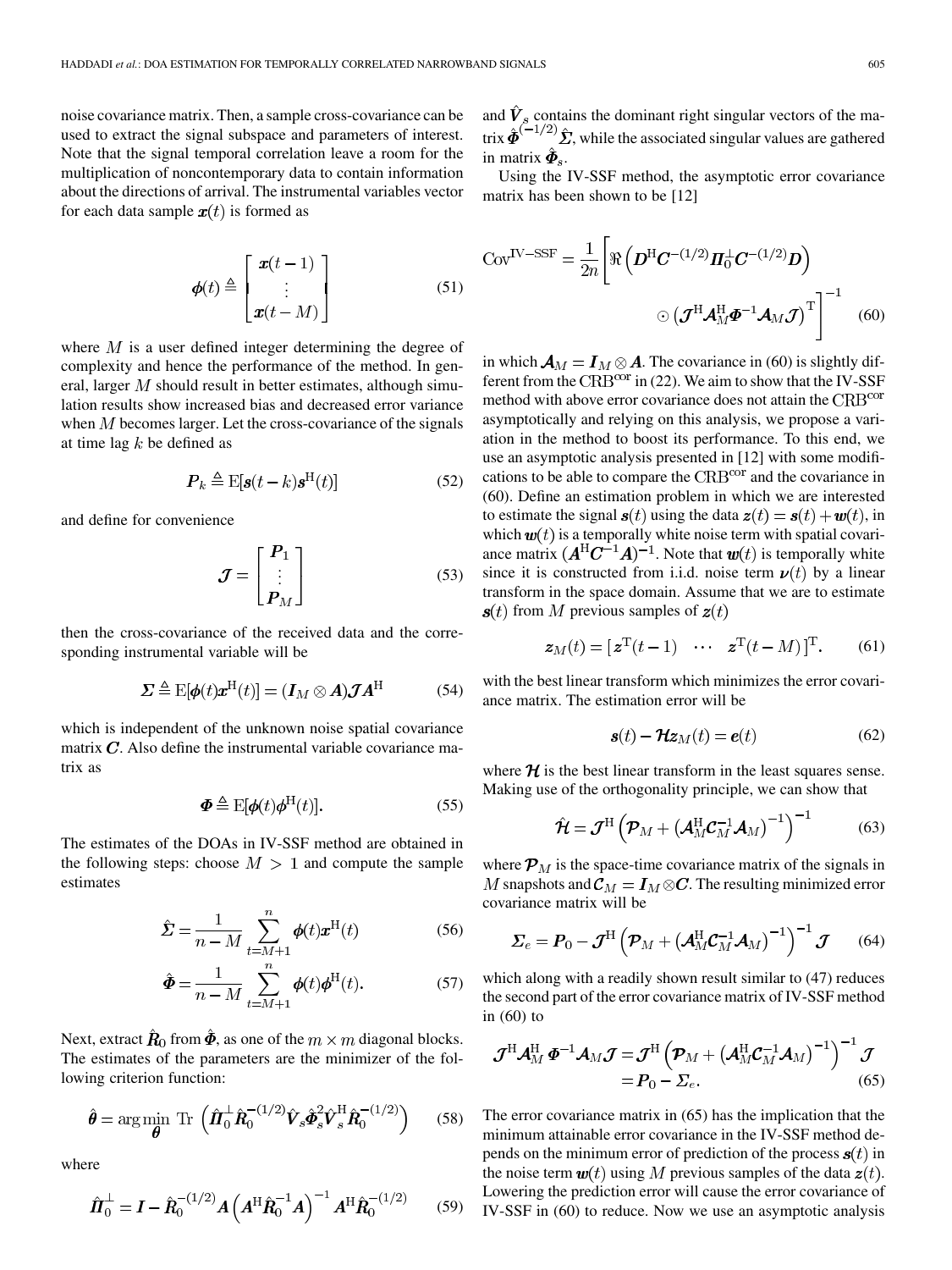on the  $CRB<sup>cor</sup>$  to reform it in a form similar to (65) which enables us to understand why IV-SSF method does not reach the  $CRB<sup>cor</sup>$  and propose a modification in the method to improve its performance. Assume that large number of data is available  $n \rightarrow +\infty$ . The block trace in the CRB<sup>cor</sup> in (22) can be written as

$$
B\text{Tr}_{m}[\mathcal{P}\mathcal{A}^{H}\mathcal{R}^{-1}\mathcal{A}\mathcal{P}] = \sum_{i=1}^{n} \mathcal{P}^{i} \cdot \mathcal{A}^{H}\mathcal{R}^{-1}\mathcal{A}\mathcal{P}^{i} \qquad (66)
$$

where  $\mathcal{P}^i$  and  $\mathcal{P}^i$  denote the *i*th block row and column of  $\mathcal{P}$ , respectively. We assume a stationary signal model in this section which results in a block Toeplitz signal space-time covariance  $\mathcal P$ . Further, we assume a regular signal random process in which the cross-covariance decreases with increasing time lag. For such asymptotic conditions we can see that block rows  $\mathcal{P}^{\iota}$ . are shifted versions of each other, ignoring the first and last ones. The same is true for block columns  $\mathcal{P}^i$  and also for the matrix  $\mathcal{R}^{-1}$  and hence  $\mathcal{A}^{H} \mathcal{R}^{-1} \mathcal{A}$ , i.e., block rows (and columns) of these matrices are shifted versions of each other. This special matrix multiplication form ensures that the terms in summation in (66) are approximately equal. Then, (66) can be reduced to

$$
\text{BT}_{m}[\mathcal{P}\mathcal{A}^{\text{H}}\mathcal{R}^{-1}\mathcal{A}\mathcal{P}] \simeq n\mathcal{P}^{\prime \text{T}}\mathcal{A}^{\text{H}}\mathcal{R}^{-1}\mathcal{A}\mathcal{P}' \qquad (67)
$$

where

$$
\boldsymbol{\mathcal{P}}' = [\cdots \quad \boldsymbol{P}_{-1}^{\mathrm{T}} \quad \boldsymbol{P}_{0}^{\mathrm{T}} \quad \boldsymbol{P}_{+1}^{\mathrm{T}} \quad \cdots]^{\mathrm{T}}. \tag{68}
$$

Now, using a similar analysis as in (61) to (65) with a data vector defined as

$$
\mathbf{z}_{\rm crb}(t) = [\cdots \mathbf{z}^{\rm T}(t-1) \quad \mathbf{z}^{\rm T}(t) \quad \mathbf{z}^{\rm T}(t+1)\cdots]^{\rm T} \tag{69}
$$

results in an approximation similar to (65) for the second part of the CRB<sup>cor</sup>

$$
\mathcal{P}'\mathcal{A}^{\mathrm{H}}\mathcal{R}^{-1}\mathcal{A}\mathcal{P}' = P_0 - \Sigma_{\epsilon}
$$
 (70)

in which  $\Sigma_{\epsilon}$  is the error covariance of the *smoothing* of the random process  $z(t)$ , i.e., estimating the signal part  $s(t)$  from the data described in (69). Now, after that we have transformed the matrix forms of the CRB<sup>cor</sup> and the error of the IV-SSF method to the same formats, it is possible to see that the IV-SSF method will not attain the CRB<sup>cor</sup> since  $\mathcal{L}_{\epsilon} < \mathcal{L}_{e}$ . Obviously, it is easier and results in lower error to estimate the signal  $s(t)$ using  $z_{\rm crb}(t)$  in (69) rather than using  $z_M(t)$  in (61) because of larger amount of correlated data available. Using this analysis, we can understand what is required to improve the performance of the IV-SSF method. The key observation is that the structure of the estimation problem and  $z_M(t)$  is similar to the structure of the  $\phi(t)$ , the instrumental variable chosen for the IV-SSF. It shows that we could achieve the best performance if we could have defined an instrumental variable containing all data before and after the present signal  $\mathbf{s}(t)$ . Though, we cannot include  $\mathbf{x}(t)$ in the instrumental variables since it requires the knowledge of the noise covariance matrix. Also, the limited degree of complexity we afford for our method do not permit the inclusion of

too many instrumental variables. We are free to choose  $M$  instrumental variables and we propose the following:

$$
\phi_{pro}(t) \triangleq \begin{bmatrix} x(t + \frac{M}{2}) \\ \vdots \\ x(t + 1) \\ x(t - 1) \\ \vdots \\ x(t - \frac{M}{2}) \end{bmatrix} . \tag{71}
$$

In the subsequent section, we will present simulation results which confirm the improvement in the performance of the IV-SSF method using the above two-sided instrumental variables.

#### V. SIMULATION RESULTS

In this section, we illustrate the CRB<sup>cor</sup> and the performance of the two methods investigated: the IV-SSF method and our proposed method which we call two-sided IV-SSF. We also present simulation results that confirm the inequality in theorem 1 Performance of the methods is considered in the sense of error variance and bias. Although the IV-SSF method shows to be asymptotically  $(n \rightarrow +\infty)$  unbiased and this is shown theoretically in [12], in the nonasymptotic region of limited available data, it shows strong bias. We will see that the two-sided IV-SSF outperforms IV-SSF in both lower bias and lower error variance.

We first present some graphs on the Cramér–Rao bounds. The main result we provided on the CRBs is the inequality in (23). We also showed that the temporally correlated CRB is decreasing with the number of snapshots  $n$ . These facts are presented via an example of two-source scenario in Fig. 1. Conditions of the simulation are as follows: Two sources at angles  $\begin{bmatrix} 0 & 0.2 \end{bmatrix}$  radians with respect to the array broadside are present. Array number of elements is 3 with  $\lambda/2$  spacing and  $SNR = 10$  dB. Uniform linear array is assumed and the signal covariance matrix is defined as

$$
\mathcal{P} = \boldsymbol{P}_t \otimes \boldsymbol{P}_s \tag{72}
$$

where  $[P_t]_{ij} = e^{-0.2|i-j|}$ ,  $[P_s]_{ij} = e^{-0.5|i-j|}$ , and  $C_{ij} =$  $\sigma^2 e^{-|i-j|}$ . Fig. 1 shows the decreasing CRB versus increasing  $n$ , it also confirms the inequality in (23) for this special case. It is also noteworthy that the difference between three types of CRBs increases with  $n$  since with increased number of snapshots, there are more room for the temporal correlation to improve the DOA estimation performance. In Fig. 2, CRBs are depicted versus SNR. It can be seen that as SNR increases, three types of CRB merge together and decrease linearly. Though, the  $CRB<sup>cor</sup>$  joins the CRB<sup>iid</sup> faster than CRB<sup>det</sup>. This is better shown in Fig. 3, where the CRBs are normalized to the  $CRB<sup>iid</sup>$  to confirm the result of theorem 2 which is stated in (39).

Now, we present simulation results which support the proposed method versus the main IV-SSF. In the simulations, single source located in  $\omega \triangleq 2\pi (d/\lambda)\cos(\theta) = 0.8$  is assumed, with a four-element half-wavelength array, number of instrumental variables  $M = 2$ , and number of trials 10 000. In Fig. 4, performance measures, bias and standard deviation of the estimate of  $\omega$  are presented versus the number of snapshots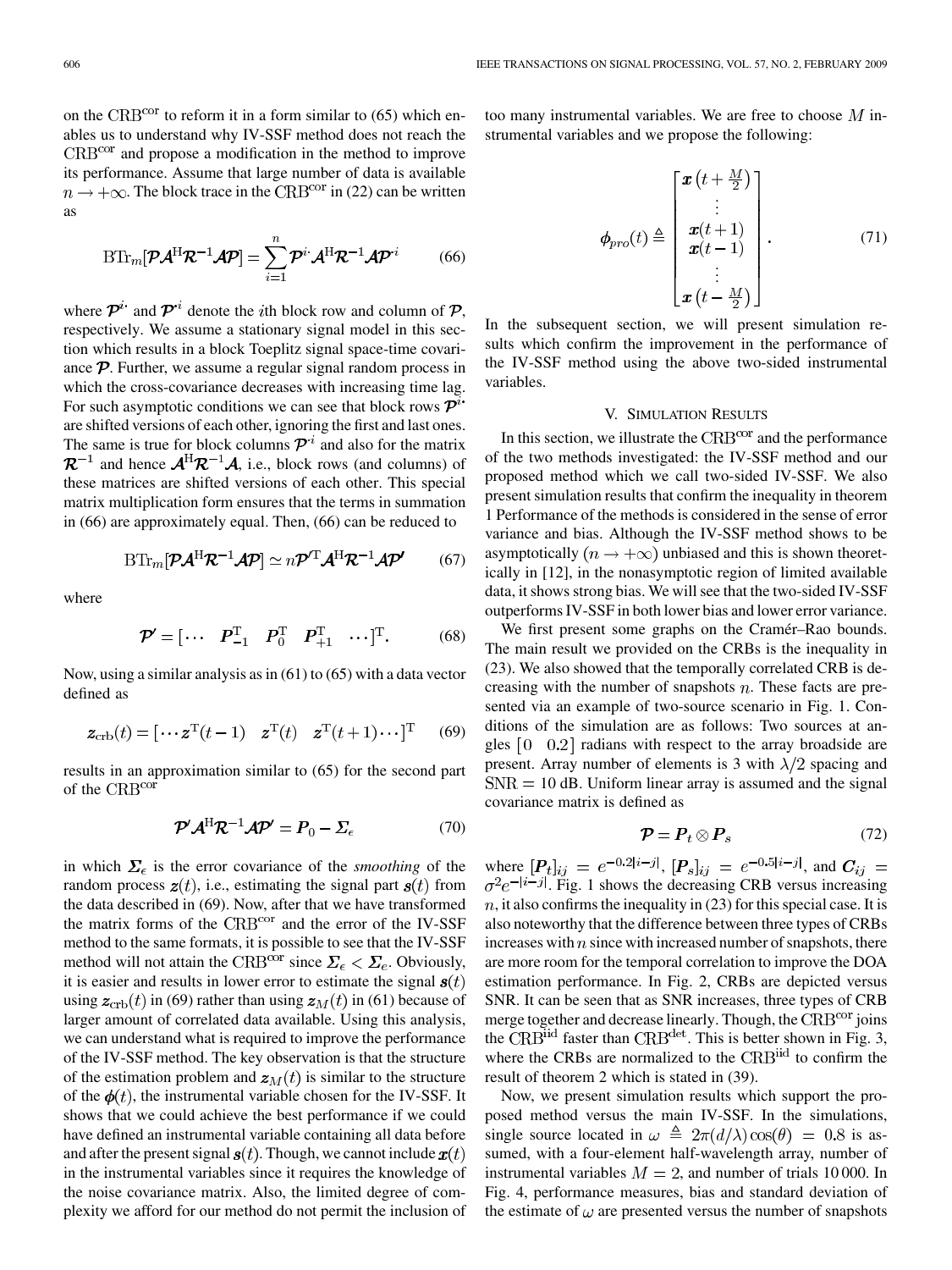

Fig. 1. Example of the CRB versus the number of snapshots in logarithmic scale for two sources. The temporally correlated CRB is upper bounded by the i.i.d. CRB and lower bounded by the deterministic CRB.



Fig. 2. Example of the CRB versus the SNR in logarithmic scale for two sources. The temporally correlated CRB tends to the i.i.d. CRB as SNR increases.



Fig. 3. Comparison of the temporally correlated CRB and deterministic CRB normalized to the i.i.d. CRB. The comparison shows the equivalence of the i.i.d. and temporally correlated CRBs when SNR is high enough.

 $n$ , while  $SNR = 0$  dB is constant. Signal temporal correlation is simulated via filtering an i.i.d. random sequence with an FIR filter with relative tap weights

$$
f(z) = 1 + 0.5z^{-1} + 0.3z^{-2} + 0.2z^{-3} + 0.1z^{-4}
$$
 (73)



Fig. 4. Bias and standard deviation of one- and two-sided IV-SSF methods versus  $n$ . It is clear that the two-sided IV-SSF outperforms the one-sided one in both lower bias and lower standard deviation. The improvement is rather constant with  $n$ . Asymptotically in large  $n$ , bias is negligible in the overall mean-square error.



Fig. 5. Bias and standard deviation of one- and two-sided IV-SSF methods versus the SNR. The improvement made by two-sided IV-SSF is larger in lower SNRs. In high SNRs, bias is negligible in the overall error.

which is then normalized to give a unit-energy filter. The estimates are calculated using a two step grid search, first a coarse search with grid size 0.01 and then a finer one with grid size 0.001. Fig. 4 shows the bias and standard deviation of both methods versus  $n$ . Although bias is relatively small, it cannot be neglected in small numbers of snapshots. Although the  $CRB<sup>cor</sup>$  in (22) has been calculated assuming zero bias, it is still rewarding to compare the performance of the methods to the square root of the  $CRB<sup>cor</sup>$ , which is depicted in Fig. 4. Here, we used  $f(z)$  in (73) to compute the signal space-time covariance matrix  $\mathcal{P}$ . The improvement made by the two-sided IV-SSF is rather constant with  $n$  specially in the standard deviation. It is clear that the two-sided IV-SSF had made roughly 20% improvement in the standard deviation and bias without increasing the computational load of the algorithm.

In Fig. 5, the same comparison is made with constant  $n =$ 100 and varying SNR. Obviously, the improvement made by two-sided IV-SSF is greater in lower SNR. In high SNR conditions, bias is rather negligible in both methods, while the improvement percentage is nearly constant with SNR. Finally in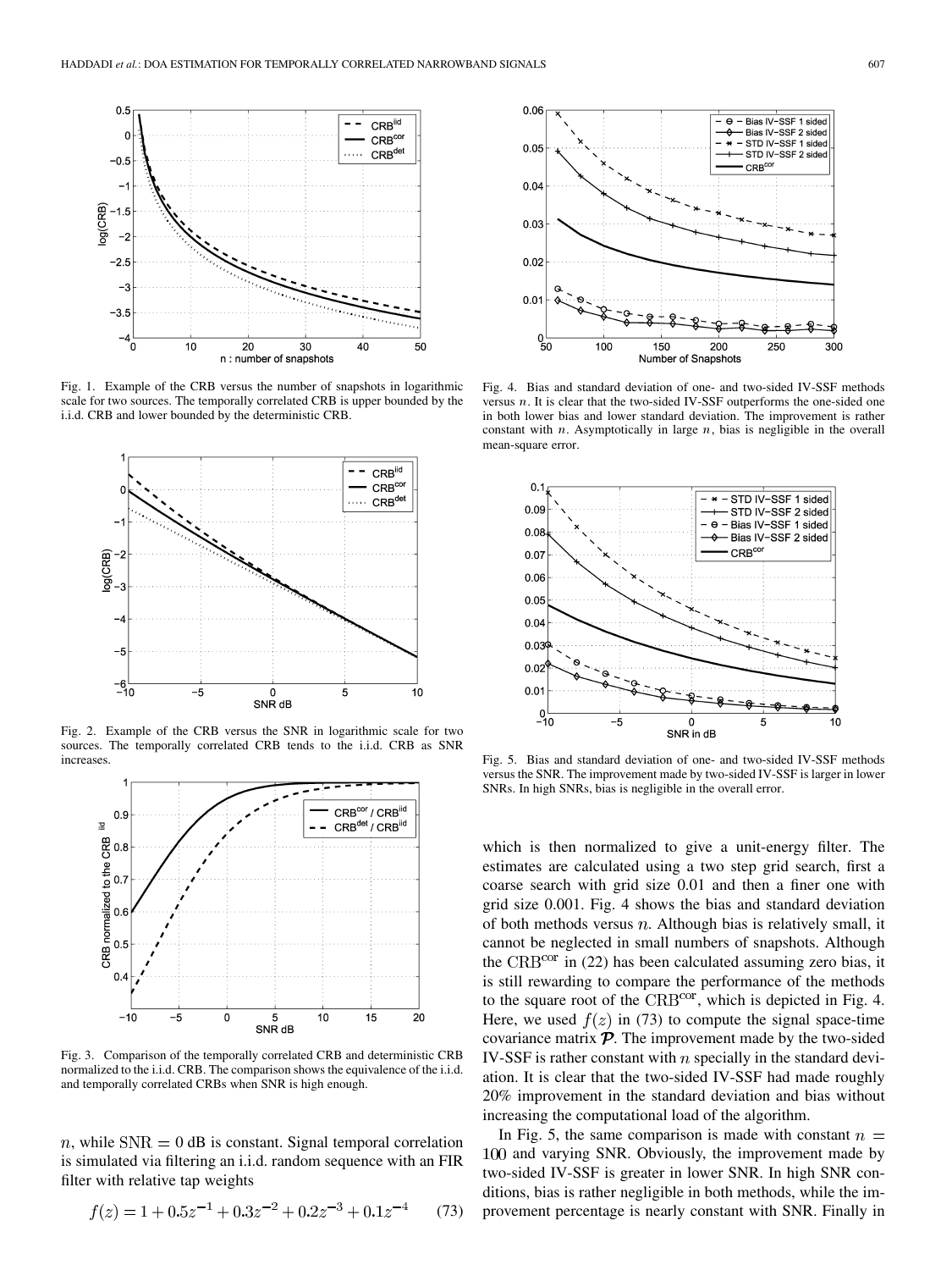

Fig. 6. Bias and standard deviation of one- and two-sided IV-SSF methods versus the number of instrumental variables  $M$ . The improvement made by two sided IV-SSF in standard deviation is larger in low M. Also, bias grows with M and finally gets larger than standard deviation for large M.

Fig. 6, the comparison is made in constant  $n = 100$  and SNR  $=$  $0$  dB, while  $M$  is changed to see the effect of the method complexity indicator or the number of instrumental variables on the bias and standard deviation of both methods. The interesting point is that in low  $M$ , there is considerable improvement from one-sided to two-sided IV-SSF. But this improvement decreases as  $M$  increases since for large  $M$ , there is enough previous samples to estimate the present signal of interest with sufficient accuracy comparable to the accuracy that can be achieved using the two-sided estimation. Another important point of the Fig. 6 is the increasing relative part of the bias in the overall mean square error of the estimation with increasing  $M$ . This phenomena can lead us to limit the number of instrumental variables so as to avoid large unpredictable bias. This selection can be more rational when we consider the increased cost of implementation when  $M$  gets larger. It is also evident in Fig. 6 that the CRB<sup>cor</sup> is independent of M and gradually, with increasing  $M$ , the portion of error caused by standard deviation decreases while the error caused by bias increases.

#### VI. CONCLUSION

In this paper, we presented new theoretical results on the performance of the DOA estimation when signals of interest are possibly temporally correlated. In particular, it was shown that the Cramér–Rao bound in the temporally correlated signal model is upper bounded by the same bound under the i.i.d. signal model. This result implies that temporal correlation of the signals is an additional relevant information for DOA estimation. We showed that the improvement caused by signal temporal correlation is large when SNR is low and little when SNR is high. This is a good news since the high SNR condition is not critical in our systems where we can use many suboptimal methods; while the low SNR performance improvement is valuable to the system. The second part of the paper was devoted to a practical method of DOA estimation in the new signal model. The IV-SSF method was analyzed and compared with the  $CRB<sup>cor</sup>$ 

to show that it is not an efficient method. Then, using a special form of the  $CRB<sup>cor</sup>$ , we proposed a version of the IV-SSF method (two-sided IV-SSF), that outperform the former method in both lower bias and lower error variance.

#### **REFERENCES**

- [1] H. Krim and M. Viberg, "Two decades of array signal processing research: The parametric approach," *IEEE Signal Process. Mag.*, vol. 13, pp. 67–94, Jul. 1996.
- [2] B. D. Van Veen and K. M. Buckley, "Beamforming: A versatile approach to spatial filtering," *IEEE ASSP Mag.*, vol. 5, no. 2, pp. 4–24, Apr. 1988.
- [3] R. O. Schmidt, "Multiple emmiter location and signal parameter estimation," *IEEE Trans. Antennas. Propag.*, vol. AP-34, pp. 276–280, Mar. 1986.
- [4] M. Viberg and B. Ottersten, "Sensor array processing based on subspace fitting," *IEEE Trans. Signal Process.*, vol. 39, no. 5, pp. 1110–1121, May 1991.
- [5] Y. Bresler and A. Macovski, "Exact maximum likelihood parameter estimation of superimposed exponential signals in noise," *IEEE Trans. Acoust. Speech, Signal Process.*, vol. ASSP-34, pp. 1081–1089, Oct. 1986.
- [6] P. Stoica and A. Nehorai, "Music, maximum likelihood, and Cramer–Rao bound," *IEEE Trans. Acoust. Speech, Signal Process.*, vol. 37, pp. 720–741, May 1989.
- [7] X. L. Xu and K. M. Buckley, "Bias analysis of the music location estimator," *IEEE Trans. Signal Process.*, vol. 40, no. 10, pp. 2559–2569, Oct. 1992.
- [8] P. Tichavsky, "High-SNR asymptotics for signal subspace methods in sinusoidal frequency estimation," *IEEE Trans. Signal Process.*, vol. 41, no. 7, pp. 2448–2460, Jul. 1993.
- [9] H. Abeida and J. P. Delmas, "Gaussian Cramer–Rao bound for direction estimation of noncircular signals in unknown noise fields," *IEEE Trans. Signal Process.*, vol. 53, no. 12, pp. 4610–4618, Dec. 2005.
- [10] A. G. Jaffer, "Maximum likelihood direction finding of stochastic sources: A separable solution," in *Proc. Int. Conf. Acoustics, Speech, Signal Processing*, 1988, pp. 2893–2896.
- [11] J. P. Delmas and Y. Meurisse, "Asymptotic performance analysis of DOA finding algorithms with temporally correlated narrowband signals," *IEEE Trans. Signal Process.*, vol. 48, no. 9, pp. 2669–2674, Sep. 2000.
- [12] M. Viberg, P. Stoica, and B. Ottersten, "Array processing in correlated noise fields based on instrumental variables and subspace fitting," *IEEE Trans. Signal Process.*, vol. 43, no. 5, pp. 1187–1199, May 1995.
- [13] P. Stoica, M. Viberg, and B. Ottersten, "Instrumental variable approach to array processing in spatially correlated noise fields," *IEEE Trans. Signal Process.*, vol. 42, no. 1, pp. 121–133, Jan. 1994.
- [14] P. Stoica and A. Nehorai, "Performance study of conditional and unconditional direction-of-arrival estimation," *IEEE Trans. Acoust., Speech, Signal Process.*, vol. 38, no. 10, pp. 1783–1795, Oct. 1990.
- [15] P. Stoica, M. Viberg, M. Wong, and Q. Wu, "Optimal IV-SSF approach to array signal processing in colored noise fields," in *Proc. IEEE Int. Conf. Acoustics, Speech, Signal Processing*, 1995, pp. 2088–2091.
- [16] P. Stoica, E. G. Larsson, and A. B. Gershman, "The stochastic CRB for array processing: A textbook derivation," *IEEE Signal Process. Lett.*, vol. 8, pp. 148–150, May 2001.
- [17] G. Bienvenu and L. Kopp, "Optimality of high resolution array processing using the eigensystem approach," *IEEE Trans. Acoust. Speech Signal Process.*, vol. ASSP-31, pp. 1235–1248, Oct. 1983.
- [18] A. S. Householder*, The Theory of Matrices in Numerical Analysis*. New York: Dover, 1975.



**Farzan Haddadi** was born in the United States in 1979. He received the B.Sc. and M.Sc. degrees in communication systems from Sharif University of Technology, Tehran, Iran, in 2001 and 2003, respectively, where he is currently working toward the Ph.D. degree.

His main research interests are array signal processing, statistical signal processing, and detection theory.